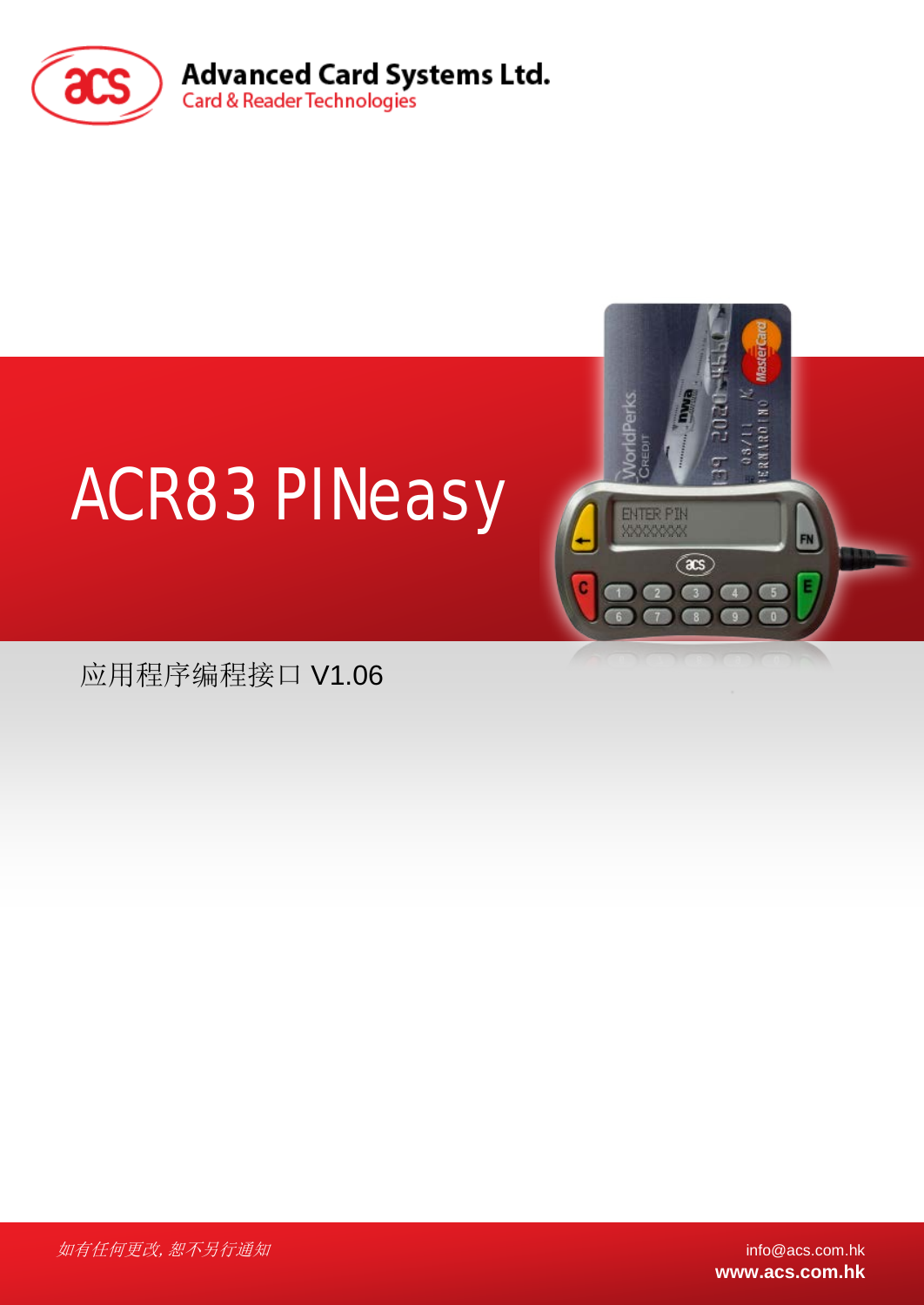

### 目录

| 1.0.             |  |
|------------------|--|
| 2.0.             |  |
| 3.0.             |  |
| 3.1.             |  |
| 3.2.             |  |
| 3.3.             |  |
| 3.3.1.           |  |
| 3.3.2.           |  |
| 3.3.3.           |  |
| 3.3.4.<br>3.3.5. |  |
| 3.3.6.           |  |
| 3.3.7.           |  |
|                  |  |
|                  |  |
|                  |  |
|                  |  |
|                  |  |

## 图目录

| 图 |  |
|---|--|
|---|--|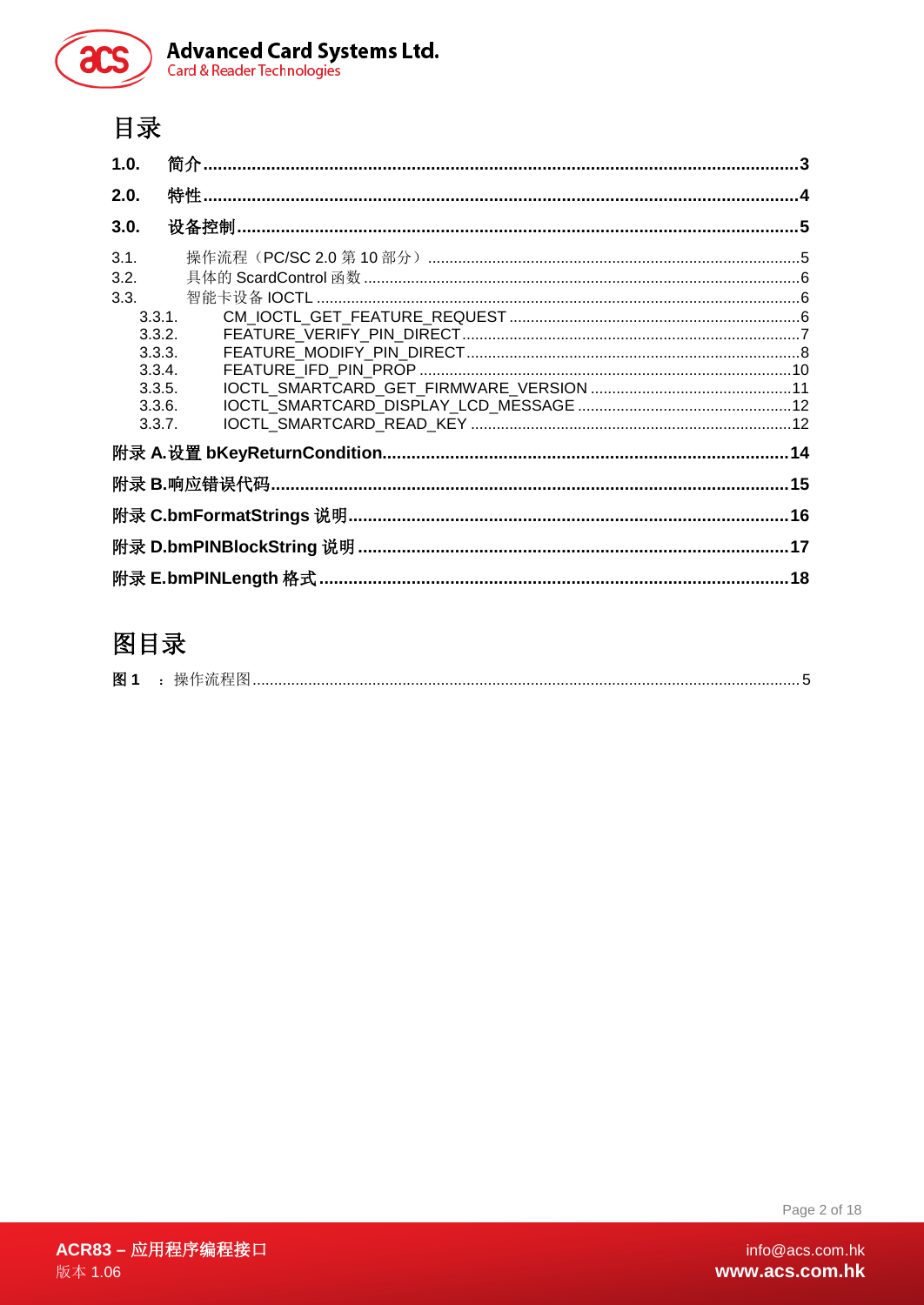

### <span id="page-2-0"></span>**1.0.**简介

ACR83 PINeasy 是一款具有键盘和显示屏的 USB 接口读写器。它支持安全 PIN 码输入 (SPE) 功 能,用户可以在它自带的键盘上安全输入 PIN 码 (个人识别号码)。持卡人验证在设备内进行,由于 PIN 码被输入到安全的 ACR83 PINeasy 内,而非易受攻击的电脑或工作站中,从而避免了中间人的攻 击。

本 API 文档介绍了如何执行 PC/SC APDU 命令来对设备外设进行控制。有关接触式卡片的操作,请参 阅相关卡片的文档以及 PC/SC 标准。

Page 3 of 18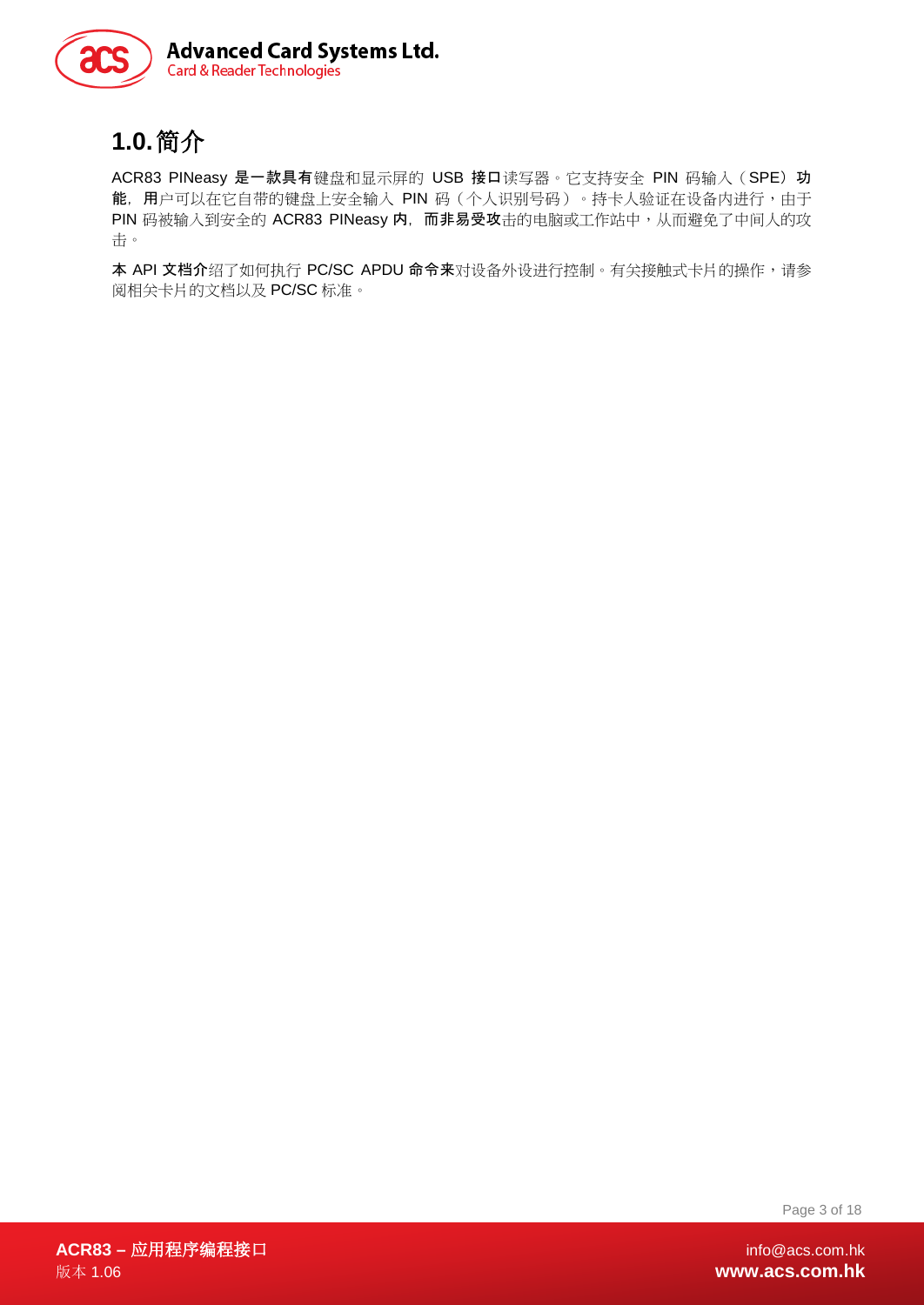

## <span id="page-3-0"></span>**2.0.**特性

- 14 键键盘
- 2 行 x 16 个字符的点阵式 LCD,每个字符 5x8 点
- 支持具有以下特性的 ISO-7816 CPU 卡:
	- o A 类、B 类和 C 类(5 V、3 V、1.8 V)
	- o T=0 和/或 T=1 协议
- 支持安全 PIN 码输入(SPE)
- 通过 EMV Level 1 认证
- USB 全速接口 (12 Mbps)
- 符合下列标准:
	- o PC/SC
	- o WHQL
	- o CCID
	- o CE/FCC
	- o RoHS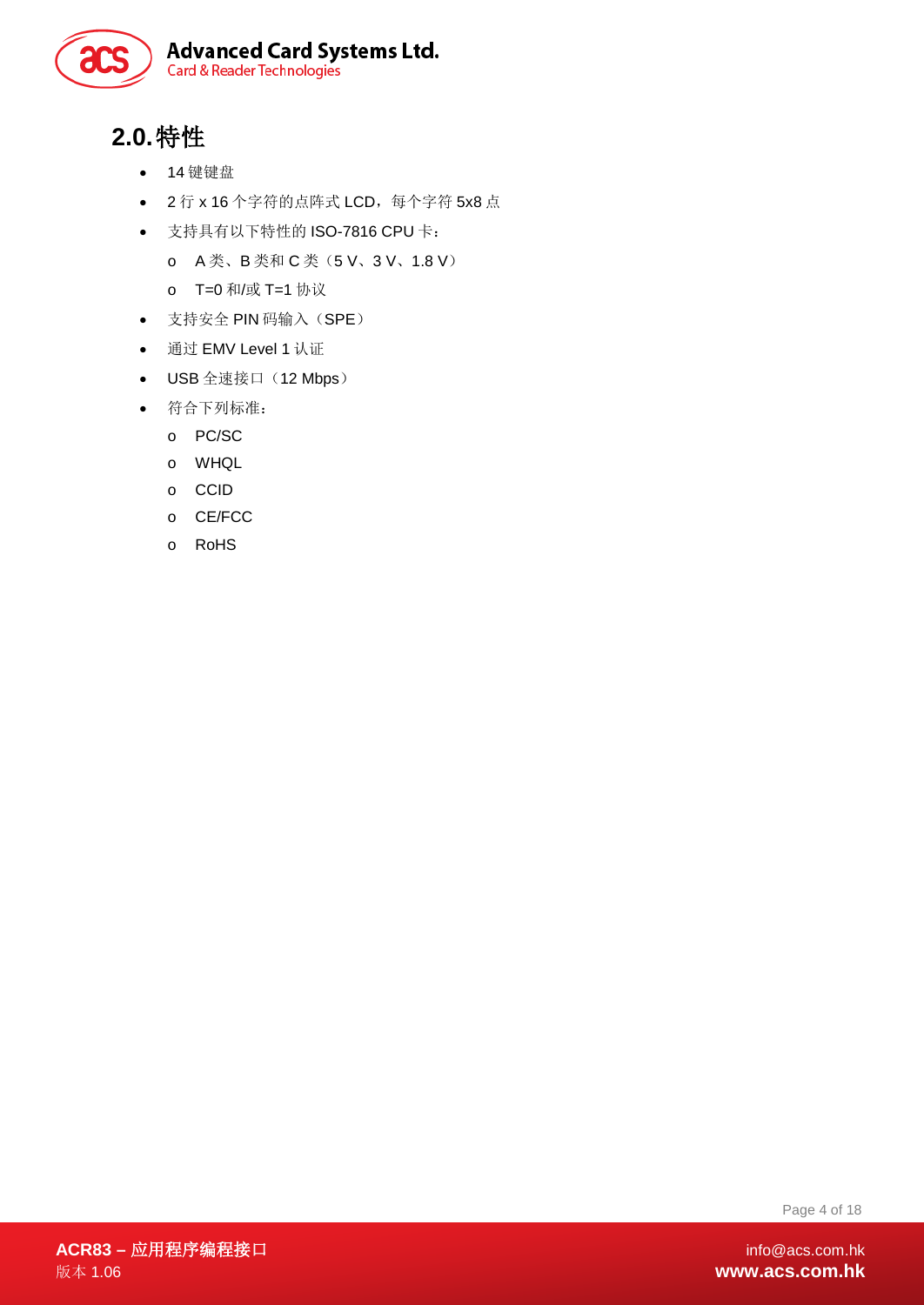

### <span id="page-4-0"></span>**3.0.**设备控制

本节将对系统智能卡设备的 IOCTL 进行介绍。

#### <span id="page-4-1"></span>**3.1.** 操作流程(**PC/SC 2.0** 第 **10** 部分)



图**1** :操作流程图

<span id="page-4-2"></span>为了使用 PIN 码校验和修改功能, SCardControl API 在调用时必须带有"获取功能请求"控制码, 此 API 会返回读写器支持的功能列表。

ACR83 仅支持直接校验 PIN、直接修改 PIN 以及 IFD PIN 属性。要使用这些功能, 您可以从此列表中 获得相应的控制码。如需了解更多信息,请参考 PC/SC 2.0 规范第 10 部分。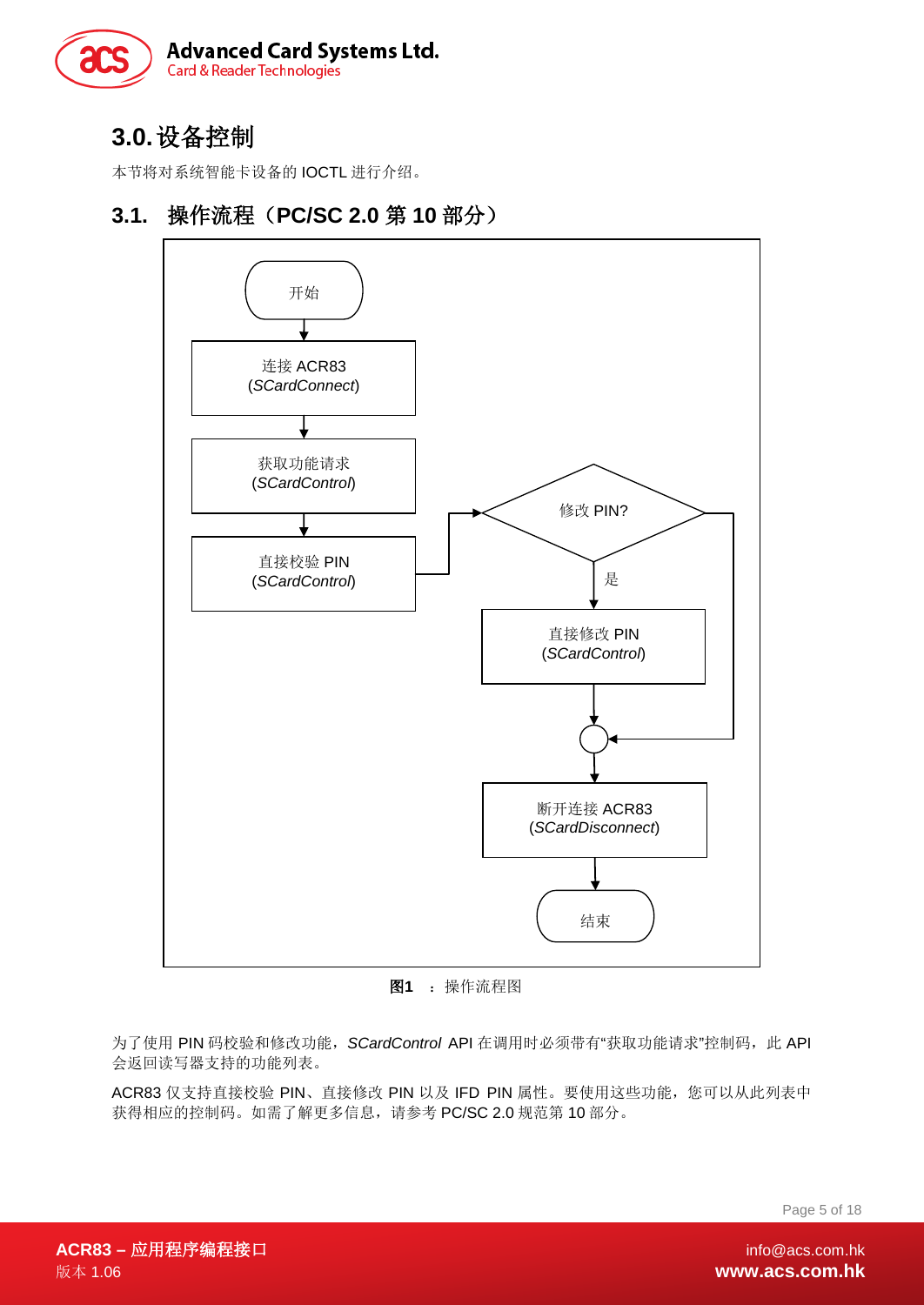

### <span id="page-5-0"></span>**3.2.** 具体的**ScardControl**函数

LONG SCardControl( SCARDHANDLE *hCard*, DWORD *dwControlCode*, LPCVOID *lpInBuffer*, DWORD *nInBufferSize*, LPVOID *lpOutBuffer*, DWORD *nOutBufferSize*, LPDWORD *lpBytesReturned*  ); #define IOCTL\_SMARTCARD\_GET\_FIRMWARE\_VERSION SCARD\_CTL\_CODE(2078) #define IOCTL\_SMARTCARD\_DISPLAY\_LCD\_MESSAGE SCARD\_CTL\_CODE(2079) #define IOCTL\_SMARTCARD\_READ\_KEY SCARD\_CTL\_CODE(2080 // PC/SC 2.0 Part 10 #define CM\_IOCTL\_GET\_FEATURE\_REQUEST SCARD\_CTL\_CODE(3400)

注:数据以小端格式存储,最低有效字节(*LSB*)在前面。另外,必须在源代码中对 *SCardControl* 命 令予以声明。

#### <span id="page-5-1"></span>**3.3.** 智能卡设备**IOCTL**

#### <span id="page-5-2"></span>**3.3.1. CM\_IOCTL\_GET\_FEATURE\_REQUEST**

CM\_IOCTL\_GET\_FEATURE\_REQUEST 会返回读写器支持的功能列表。

| hCard              | 由函数 SCardConnect返回的引用值                                                                                                                                                                                                                                                                                                                                                                                                                           |  |  |  |  |  |
|--------------------|--------------------------------------------------------------------------------------------------------------------------------------------------------------------------------------------------------------------------------------------------------------------------------------------------------------------------------------------------------------------------------------------------------------------------------------------------|--|--|--|--|--|
| dwControlCode      | CM IOCTL GET FEATURE REQUEST                                                                                                                                                                                                                                                                                                                                                                                                                     |  |  |  |  |  |
| <b>IpInBuffer</b>  | <b>NULL</b>                                                                                                                                                                                                                                                                                                                                                                                                                                      |  |  |  |  |  |
| nInBufferSize      | 必须是 IpInBuffer 的 sizeof(ULONG)                                                                                                                                                                                                                                                                                                                                                                                                                   |  |  |  |  |  |
| <b>IpOutBuffer</b> | 根据 PC/SC 2.0 规范第 10 部分规定, 定义了以下功能:                                                                                                                                                                                                                                                                                                                                                                                                               |  |  |  |  |  |
|                    | #define FEATURE VERIFY PIN START 0x01<br>#define FEATURE VERIFY PIN FINISH 0x02<br>#define FEATURE MODIFY PIN START 0x03<br>#define FEATURE MODIFY PIN FINISH 0x04<br>#define FEATURE GET KEY PRESSED 0x05<br>#define FEATURE VERIFY PIN DIRECT 0x06<br>#define FEATURE MODIFY PIN DIRECT 0x07<br>#define FEATURE MCT READERDIRECT 0x08<br>#define FEATURE MCT UNIVERSAL 0x09<br>#define FEATURE IFD PIN PROP 0x0A<br>#define FEATURE ABORT 0x0B |  |  |  |  |  |

ACR83 支持以下功能:

| #define FEATURE VERIFY PIN DIRECT 0x06 |  |
|----------------------------------------|--|
| #define FEATURE MODIFY PIN DIRECT 0x07 |  |
| #define FEATURE IFD PIN PROP 0x0A      |  |

Page 6 of 18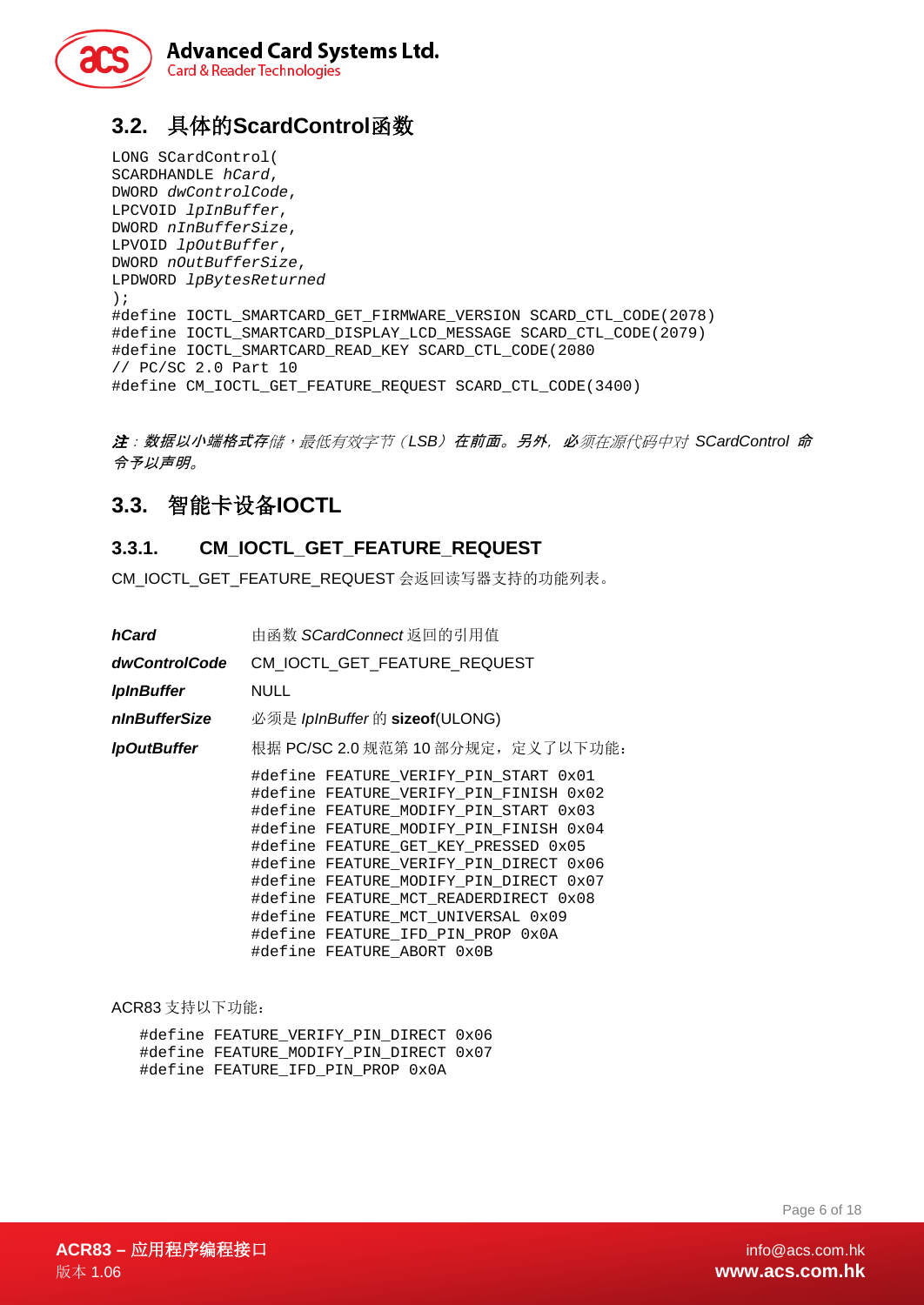

如果使用的ACR83支持PC/SC 2.0第10部分规定, 您将获得以下数据:

06 04 XX XX XX XX 07 04 XX XX XX XX 0A 04 XX XX XX XXh

其中, XX XX XX XXh 为功能的控制代码。

*nOutBufferSize IpOutBuffer* 的 **sizeof**(ULONG)

IpBytesReturned 指向一个 DWORD 变量的指针,该变量用于接收存储进缓冲区的数据的大小(字 节数),而该缓冲区由 *lpOutBuffer* 指定。

#### <span id="page-6-0"></span>**3.3.2. FEATURE\_VERIFY\_PIN\_DIRECT**

**hCard heral** 由函数 SCardConnect 返回的引用值

*dwControlCode* CM\_IOCTL\_GET\_FEATURE\_REQUEST

*IpInBuffer*

| 偏移             | 数据域                       | 大小             | 值            | 说明                                                        |
|----------------|---------------------------|----------------|--------------|-----------------------------------------------------------|
| 0              | bTimeOut                  | 1              |              | 秒数。若值等于 00h, 则使用默<br>认值                                   |
| 1              | bTimeOut2                 | 1              | 00h          | 不支持。第一次按键后的秒数                                             |
| $\overline{2}$ | bmFormatString            | 1              |              | PIN 格式选项的几个参数,更多<br>信息请参阅附录A。                             |
| 3              | bmPINBlockString          | 1              |              | 定义 APDU 命令中 PIN 数据块的<br>长度(字节数)。更多信息请参<br>阅附录B。           |
| 4              | bmPINLengthFormat         | 1              |              | 允许在 APDU 命令中加入 PIN 码<br>长度。更多信息请参阅 <i>附录C</i> 。           |
| 5              | wPINMaxExtraDigit         | $\overline{2}$ | <b>XXYYh</b> | XXh: PIN 码最大长度(位数)<br>Yyh: PIN 码最小长度(位数)                  |
| $\overline{7}$ | bEntryValidationCondition | 1              |              | 该值是一个位 OR 运算<br>01h = 达到最大长度<br>02h = 按下确认键<br>04h = 出现超时 |
| 8              | bNumberMessage            | 1              | <b>FFh</b>   | PIN 验证显示的消息数量                                             |
| 9              | wLangId                   | 2              | 0409h        | 消息的语言                                                     |
| 11             | bMsgIndex                 | 1              | 00h          | 消息索引(应为00h)                                               |
| 12             | bTeoPrologue              | 3              | 000000h      | 要使用的 T=1 信息块 (I-block)<br>起始域(填写00h)                      |
| 15             | ulDataLength              | 4              |              | 待发送至 ICC 的数据的长度。                                          |

Page 7 of 18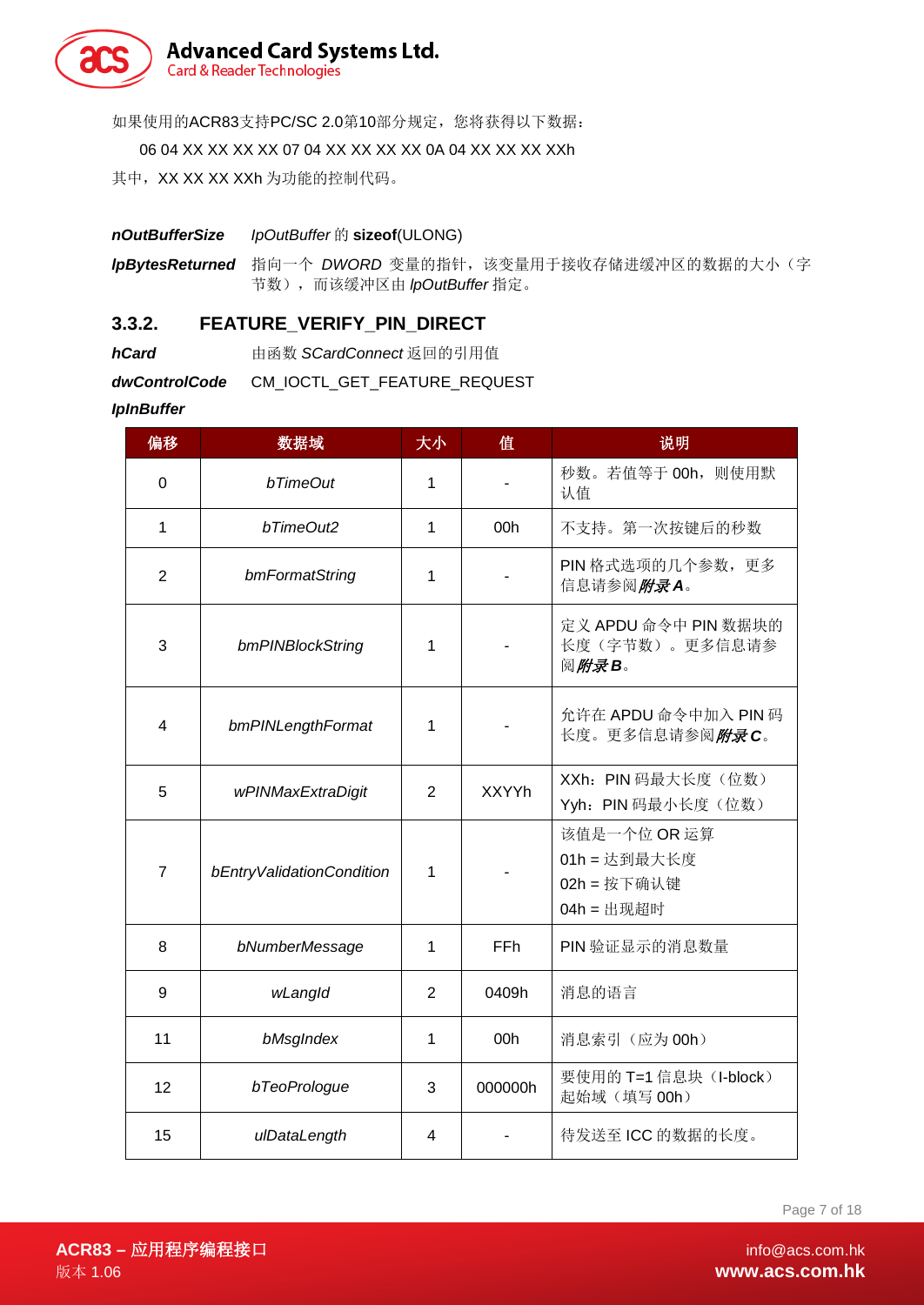

| 偏移 | 数据域    | FUN. | 值                        | 说明           |
|----|--------|------|--------------------------|--------------|
| 19 | abData |      | $\overline{\phantom{a}}$ | 待发送至 ICC 的数据 |

#### *nInBufferSize* 19 + *uLDataLength*

*IpOutBuffer*

| 偏移       | 数据域      | 大小            | 值 | 说明                                             |
|----------|----------|---------------|---|------------------------------------------------|
|          |          |               |   | 6400h: SPE 操作超时                                |
|          |          |               |   | 6401h:通过"取消"按钮取消了 SPE 操作。                      |
|          |          |               |   | 6402h: 两次输入的"新 PIN"不一致, PIN 修改<br>操作失败         |
| $\Omega$ | abStatus | $\mathcal{P}$ |   | 6403h: 用户输入的 PIN 太短或太长, 不符合<br>最短/最长 PIN 码长度限制 |
|          |          |               |   | 注:ACR83 在 PIN 输入过程中检查 PIN 的长                   |
|          |          |               |   | 度,将不再返回此状态。                                    |
|          |          |               |   | 6B80h: 传递的结构参数无效                               |
|          |          |               |   | SW1SW2: 来自卡片的结果                                |

*nOutBufferSize* 2

IpBytesReturned 指向一个 DWORD 变量的指针,该变量用于接收存储进缓冲区的数据的长度(字 节数),而该缓冲区由 *IpOutBuffer* 指定。

#### <span id="page-7-0"></span>**3.3.3. FEATURE\_MODIFY\_PIN\_DIRECT**

**hCard heral** 由函数 SCardConnect 返回的引用值

*dwControlCode* CM\_IOCTL\_GET\_FEATURE\_REQUEST

*IpInBuffer*

| 偏移 | 数据域              | 大小 | 值   | 说明                                                   |
|----|------------------|----|-----|------------------------------------------------------|
|    | hTimeOut         |    |     | 秒数。若值等于 00h, 则使用默认<br>值                              |
|    | bTimeOut2        |    | 00h | 不支持。第一次按键后的秒数                                        |
| 2  | bmFormatString   |    |     | PIN 码格式选项的几个参数, 更多<br>信息请参阅 <i>附录A。</i>              |
| 3  | bmPINBlockString |    |     | 定义 APDU 命令中 PIN 数据块的<br>字节长度。更多信息请参阅 <i>附录</i><br>В. |

Page 8 of 18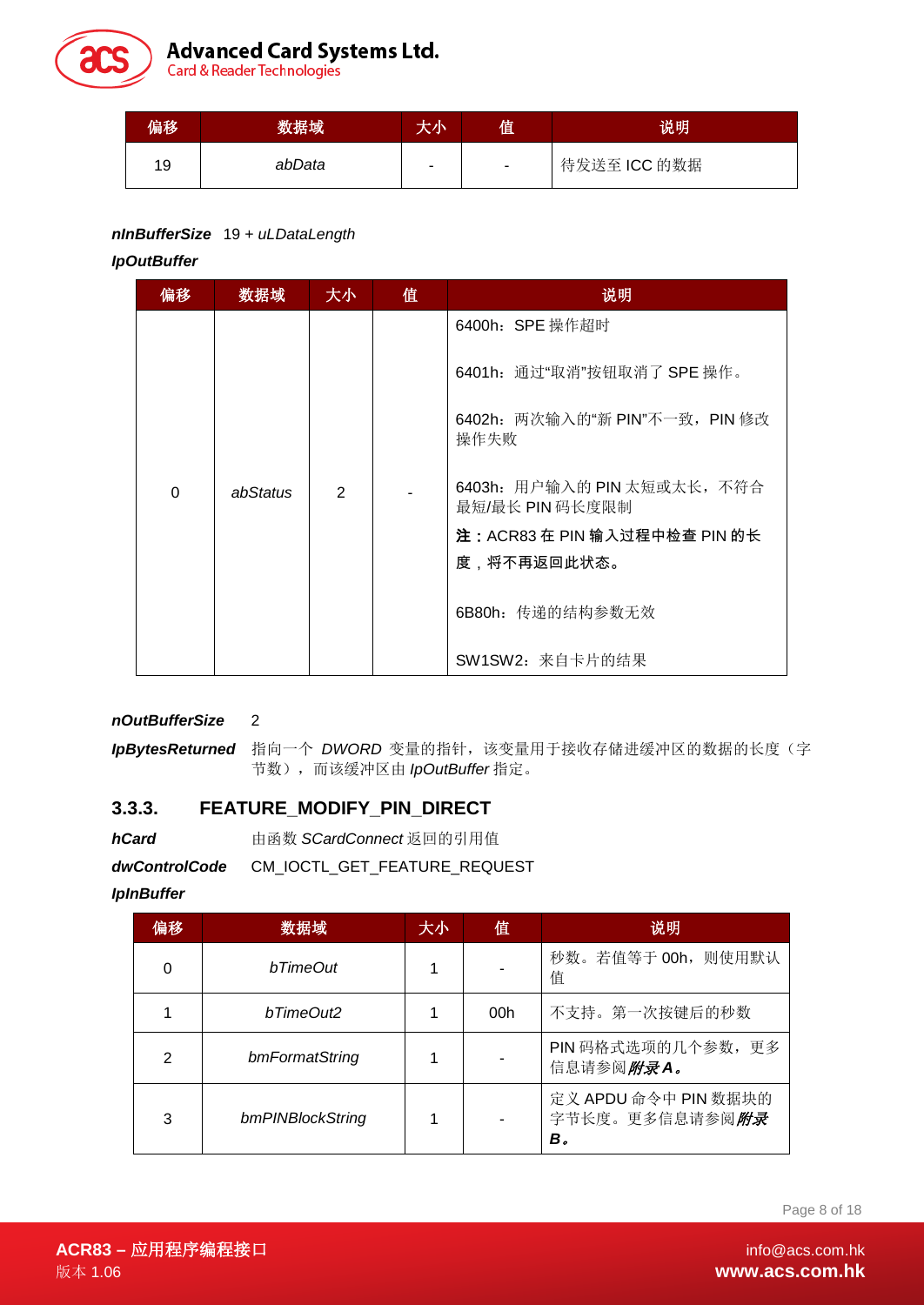60

| 偏移                              | 数据域                 | 大小             | 值                            | 说明                                                                                                                                                                                                                                                                         |
|---------------------------------|---------------------|----------------|------------------------------|----------------------------------------------------------------------------------------------------------------------------------------------------------------------------------------------------------------------------------------------------------------------------|
| 4                               | bmPINLengthFormat   | $\mathbf{1}$   |                              | 允许在 APDU 命令中加入 PIN 码<br>长度。更多信息请参阅 <i>附录C。</i>                                                                                                                                                                                                                             |
| 5                               | bInsertionOffsetOld | 1              |                              | 当前 PIN 码的插入位置偏移(字<br>节)                                                                                                                                                                                                                                                    |
| 6                               | bInsertionOffsetNew | $\mathbf{1}$   |                              | 新 PIN 码的插入位置偏移(字<br>节)                                                                                                                                                                                                                                                     |
| $\overline{7}$                  | wPINMaxExtraDigit   | 2              | <b>XXYYh</b>                 | XXh: PIN 码最大长度(位数)<br>Yyh: PIN 码最小长度(位数)                                                                                                                                                                                                                                   |
| 9                               | <b>bConfirmPIN</b>  |                | 00h,<br>01h,<br>02h,<br>03h  | 表示是否要在新的 PIN 码生效前<br>进行确认(意思是用户要输入两<br>次新 PIN 后, 该 PIN 才会生效)<br>表示是否要在相同的 APDU 域输<br>入并设置当前 PIN 码<br>b0: $(0/1)$<br>如果为 0 = 无需进行确认<br>如果为1=需要进行确认<br>b1: $(0/1)$<br>如果为 0 = 无需输入当前 PIN (在<br>此情况下, bInsertinoOffsetOld的<br>值不能被考虑在内)<br>如果为1=需要输入当前 PIN<br>$b2 - b7$ : RFU |
| 10<br>bEntryValidationCondition |                     | 1              |                              | 该值是一个位 OR 运算<br>01h = 达到最大长度<br>02h = 按下确认键<br>04h = 出现超时                                                                                                                                                                                                                  |
| 11                              | bNumberMessage      | 1              | FFh                          | PIN 验证显示的消息数量                                                                                                                                                                                                                                                              |
| 12                              | wLangId             | $\overline{2}$ | 0409h                        | 消息的语言                                                                                                                                                                                                                                                                      |
| 14                              | bMsgIndex1          | $\mathbf{1}$   | 00h                          | 第一条提示信息的索引                                                                                                                                                                                                                                                                 |
| 15                              | bMsgIndex2          |                | 01h                          | 第二条提示信息的索引                                                                                                                                                                                                                                                                 |
| 16                              | bMsgIndex3          | 1              | 02h                          | 第三条提示信息的索引                                                                                                                                                                                                                                                                 |
| 17                              | bTeoPrologue        | 3              | 000000h                      | 要使用的 T=1 信息块 (I-block)<br>起始域<br>(填写 00h)。                                                                                                                                                                                                                                 |
| 20                              | ulDataLength        | 4              |                              | 待发送至 ICC 的数据的长度。                                                                                                                                                                                                                                                           |
| 24                              | abData              |                | $\qquad \qquad \blacksquare$ | 待发送至 ICC 的数据                                                                                                                                                                                                                                                               |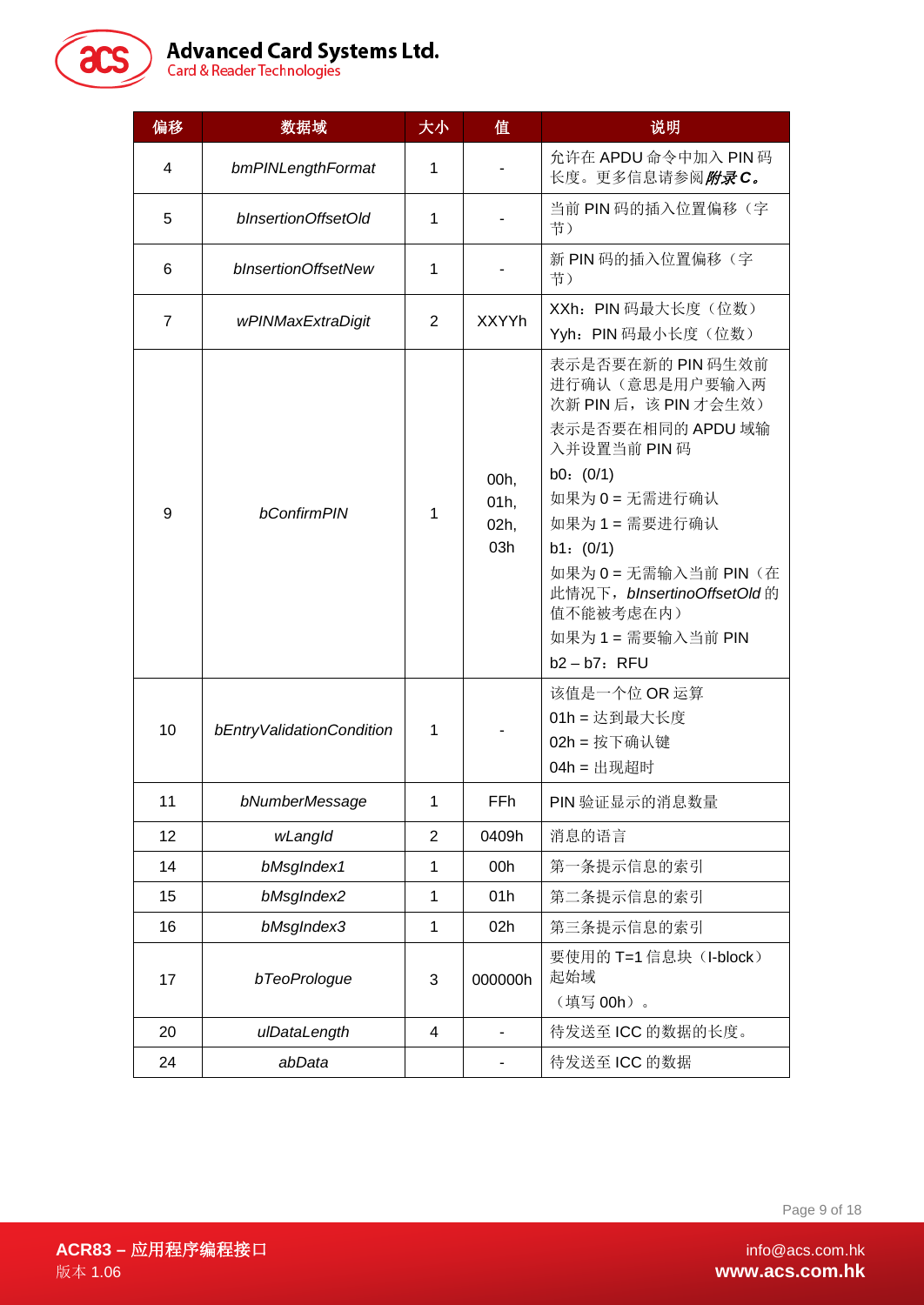

*nInBufferSize* 24 + ulDataLength

#### *lpOutBuffer*

| 偏移       | 数据域      | 大小 | 值 | 说明                                             |
|----------|----------|----|---|------------------------------------------------|
|          |          |    |   | 6400h: SPE 操作超时                                |
|          |          |    |   | 6401h: 通过"取消"按钮取消了 SPE 操作。                     |
|          |          |    |   | 6402h: 两次输入的"新 PIN"不一致, PIN 修改<br>操作失败         |
| $\Omega$ | abStatus | 2  |   | 6403h: 用户输入的 PIN 太短或太长, 不符合最<br>短/最长 PIN 码长度限制 |
|          |          |    |   | 注:ACR83 在 PIN 输入过程中检查 PIN 的长                   |
|          |          |    |   | 度,将不再返回此状态。                                    |
|          |          |    |   | 6B80h: 传递的结构参数无效                               |
|          |          |    |   | SW1SW2: 来自卡片的结果                                |

*nOutBufferSize* 2

*lpBytesReturned* 指向一个 *DWORD* 变量的指针,该变量用于接收存储进缓冲区的数据的大小 (字节数),而该缓冲区由 *lpOutBuffer* 指定。

#### <span id="page-9-0"></span>**3.3.4. FEATURE\_IFD\_PIN\_PROP**

| hCard                    | 由函数 SCardConnect 返回的引用值。           |  |  |  |  |
|--------------------------|------------------------------------|--|--|--|--|
| <i>dwControlCode</i>     | 由 CM IOCTL GET FEATURE REQUEST 返回。 |  |  |  |  |
| <i><b>IpInBuffer</b></i> | <b>NULL</b>                        |  |  |  |  |

*LpOutBuffer*

| 偏移 | 数据域                       | 大小 | 值     | 说明                                                                          |
|----|---------------------------|----|-------|-----------------------------------------------------------------------------|
| 0  | wLcdLayout                |    | 0210h | 显示特性: 2行, 每行 16个字<br>符                                                      |
| 2  | bEntryValidationCondition |    | 07h   | 支持超时时间到、达到 PIN 码<br>最大长度以及按下确认按钮这三<br>种条件                                   |
| 3  | bTimeOut2                 |    | 00h   | 0 = IFD 不能识别 bTimeOut 和<br>bTimeOut2<br>1 = IFD 可以识别 bTimeOut和<br>bTimeOut2 |

*nOutBufferSize* 4

*lpBytesReturned* 指向一个 *DWORD* 变量的指针,该变量用于接收存储进缓冲区的数据的大小 (字节数),而该缓冲区由 *lpOutBuffer* 指定。

Page 10 of 18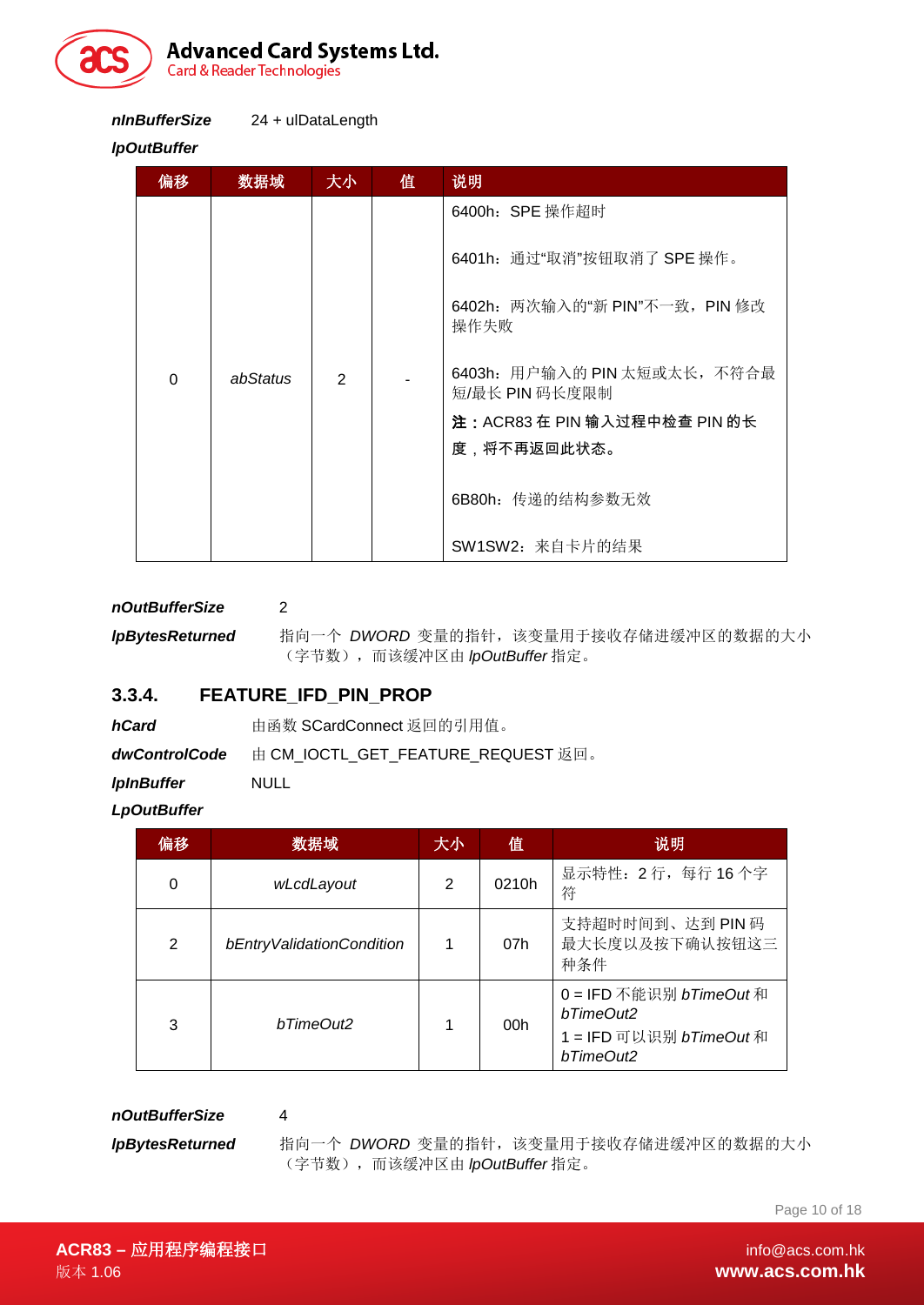#### <span id="page-10-0"></span>**3.3.5. IOCTL\_SMARTCARD\_GET\_FIRMWARE\_VERSION**

IOCTL\_SMARTCARD\_GET\_FIRMWARE\_VERSION 用于启用 *Get Firmware Version* 命令。

#### **3.3.5.1.** 固件版本号

为了获得设备的固件版本号,要将接收到的缓冲数据的第三个数据元位移 8位,之后再将位移后的结果 与缓冲数据的第四个数据元进行 OR 运算。



例如:Firmware\_Version = (Common.RecvBuff[2] << 8) | Common.RecvBuff[3]);

#### **3.3.5.2. LCD**

为了获得设备 LCD 的信息, 要将接收到的缓冲数据的第五个数据元位移 8 位, 之后再将位移后的结果 与缓冲数据的第六个数据元进行 OR 运算。



输入数据:

**hCard heral** 由函数 SCardConnect 返回的引用值 *dwControlCode* IOCTL\_SMARTCARD\_GET\_FIRMWARE\_VERSION

输出数据:

*lpOutBuffer* 命令输出的值

Page 11 of 18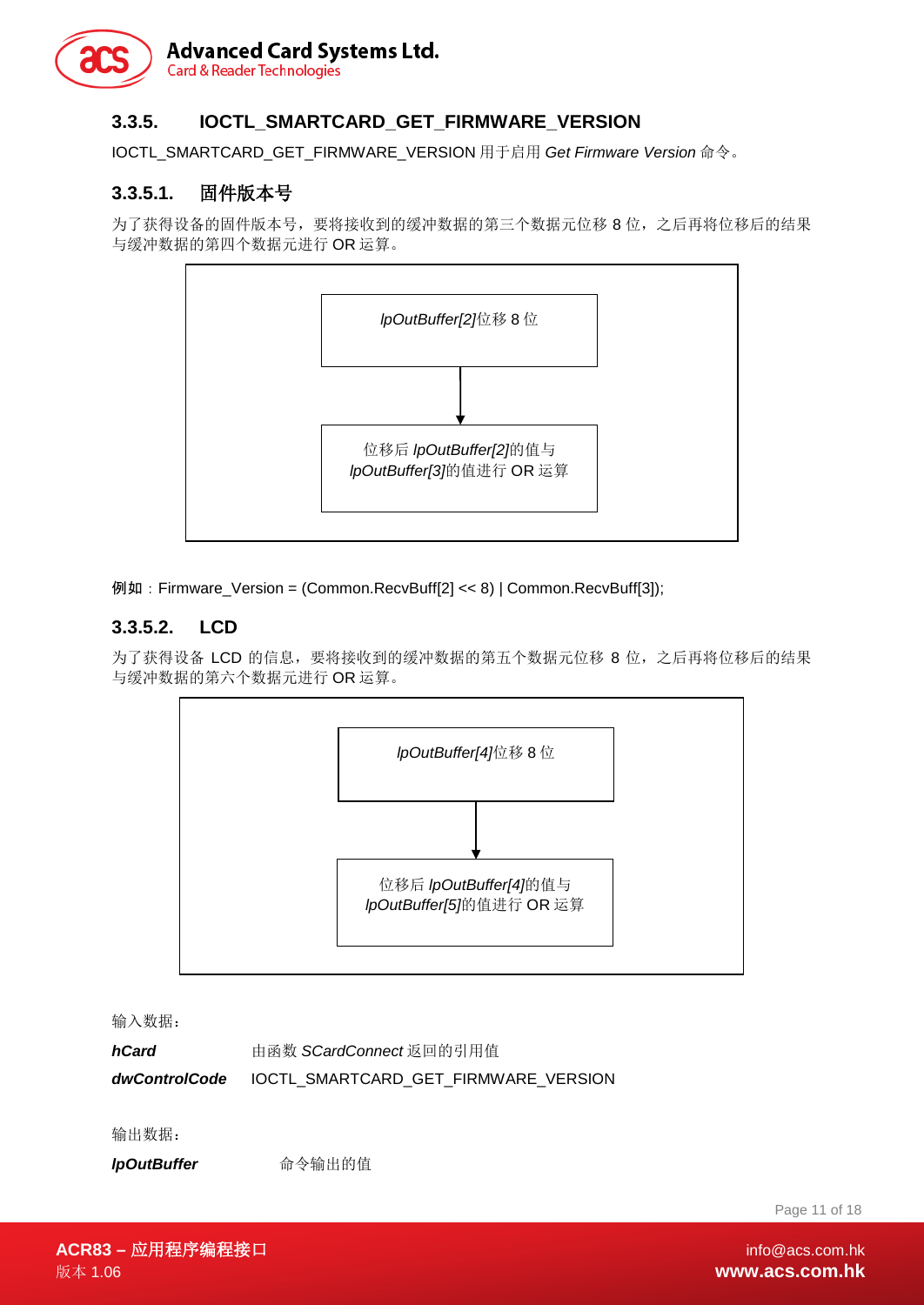

**Advanced Card Systems Ltd.** 

**Card & Reader Technologies** 

#### *nOutBufferSize lpOutBuffer* 的 **sizeof**(ULONG)

*lpBytesReturned* 指向一个 *DWORD* 变量的指针,该变量用于接收存储进缓冲区的数据的大小 (字节数),而该缓冲区由 *lpOutBuffer* 指定。

| 偏移 | 数据域            | 大小 | 值     | 说明 |
|----|----------------|----|-------|----|
|    | abStatus       | າ  | 0000h | 成功 |
|    | wACR83Firmware | ╭  |       |    |
|    | LCD            |    |       |    |

#### <span id="page-11-0"></span>**3.3.6. IOCTL\_SMARTCARD\_DISPLAY\_LCD\_MESSAGE**

IOCTL\_SMARTCARD\_DISPLAY\_LCD\_MESSAGE 用于启用 *Display LCD Message* 命令。

| hCard             | 由函数 SCardConnect返回的引用值                            |
|-------------------|---------------------------------------------------|
|                   | dwControlCode IOCTL SMARTCARD DISPLAY LCD MESSAGE |
| <b>IpInBuffer</b> | 设置 Display LCD Message 选项的值                       |
| nInBufferSize     | IpInBuffer 的 sizeof(ULONG)                        |

| 偏移 | 数据域          | 大小       | 值 | 说明                |
|----|--------------|----------|---|-------------------|
|    | abLCDmessage | $0 - 32$ | - | LCD 消息 (最多 32个字符) |

输出数据:

| <i><b>IpOutBuffer</b></i>     | 命令输出的值                               |
|-------------------------------|--------------------------------------|
| nOutBufferSize                | lpOutBuffer 的 sizeof(ULONG)          |
| <i><b>IpBytesReturned</b></i> | 指向一个 DWORD 变量的指针,该变量用于接收存储进缓冲区的数据的大小 |
|                               | (字节数), 而该缓冲区由 lpOutBuffer 指定。        |

| 偏移 | 数据域      | 大小 | 值     | 说明                   |
|----|----------|----|-------|----------------------|
|    | abStatus | ◠  | 0000h | 成功                   |
|    |          |    | 0001h | <b>BAD PARAMETER</b> |

#### <span id="page-11-1"></span>**3.3.7. IOCTL\_SMARTCARD\_READ\_KEY**

IOCTL\_SMARTCARD\_READ\_KEY 用于启用 *Read Key* 命令。

输入数据:

| hCard         | 由函数 SCardConnect 返回的引用值         |
|---------------|---------------------------------|
| dwControlCode | <b>IOCTL SMARTCARD READ KEY</b> |

Page 12 of 18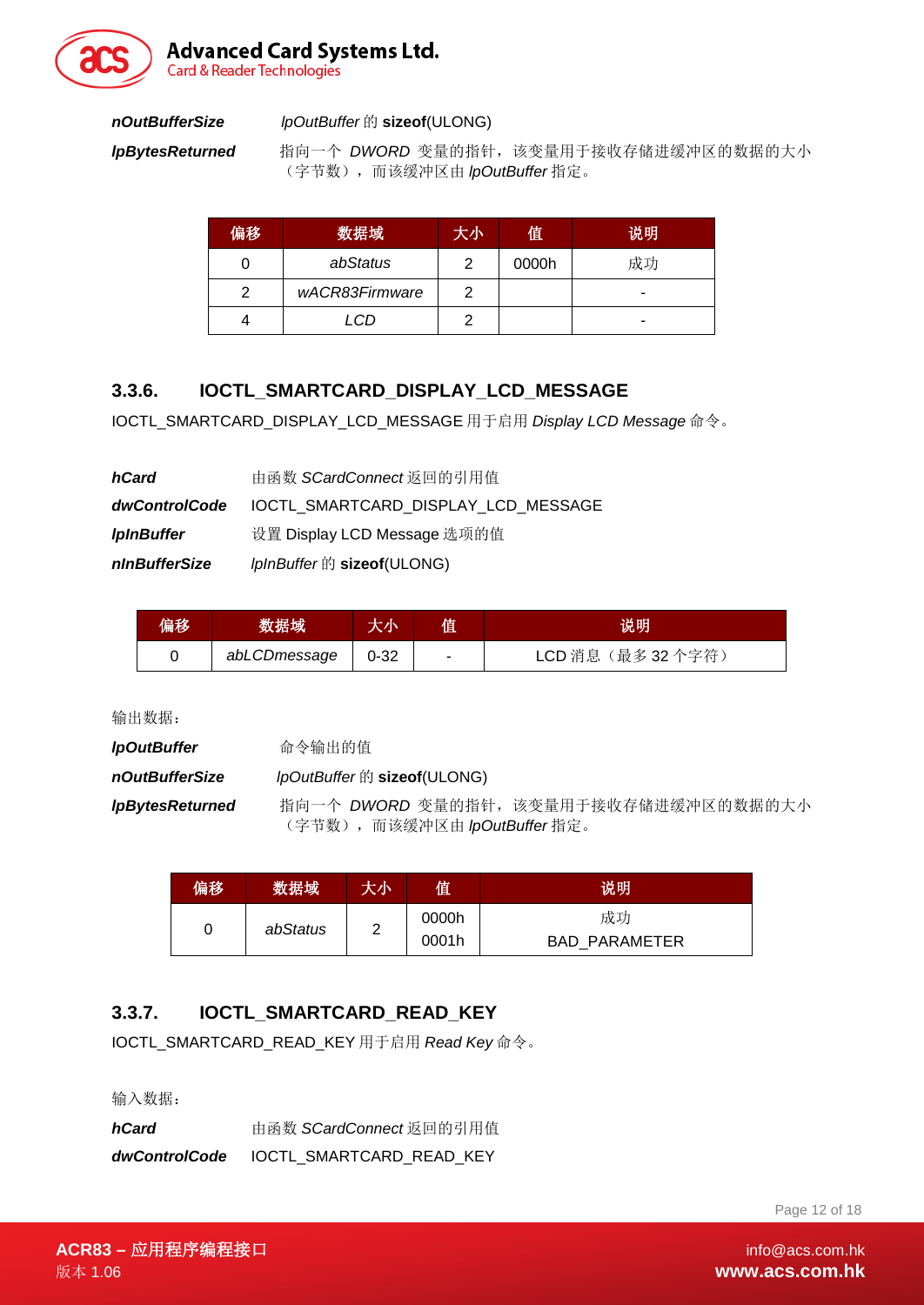

*nInBufferSize lpInBuffer* 的 **sizeof**(ULONG)

| 偏移       | 数据域                   | 大小 | 值            | 说明                                                                         |
|----------|-----------------------|----|--------------|----------------------------------------------------------------------------|
| $\Omega$ | bTimeOut              | 1  |              | 秒数若值等于 00h, 则使用默认<br>值。                                                    |
| 1        | wPINMaxExtraDigit     |    | <b>XXYYh</b> | XXh: PIN 码最大长度(位数)<br>YYh: PIN 码最小长度(位数)                                   |
| 3        | bKeyReturnCondition   | 1  |              | 该值是一个位 OR 运算<br>01h: 达到最大长度<br>02h: 按下了按键[E]<br>04h: 发生超时<br>08h: 按下了按键[C] |
| 4        | bEchoLCDStartPosition | 1  |              | 开始位置 (0-31)                                                                |
| 5        | bEchoLCDMode          | 1  |              | 00h: 通过按键输入的数据在<br>LCD 上显示为 ASCII 格式<br>01h: 通过按键输入的数据在<br>LCD 上显示为星号"*"。  |

输出数据:

| <b>IpOutBuffer</b> | 命令输出的值 |
|--------------------|--------|
|--------------------|--------|

*nOutBufferSize lpOutBuffer* 的 **sizeof**(ULONG)

*lpBytesReturned* 指向一个 *DWORD* 变量的指针,该变量用于接收存储进缓冲区的数据的大小 (字节数),而该缓冲区由 *lpOutBuffer* 指定。

| 偏移 | 数据域                 | 大小       | 值               | 说明                   |
|----|---------------------|----------|-----------------|----------------------|
| 0  | abStatus            | 2        | 0000h           | 成功                   |
|    |                     |          | 0001h           | <b>BAD PARAMETER</b> |
|    | bKeyReturnCondition |          | 31h             | 达到最大长度               |
| 2  |                     |          | 32 <sub>h</sub> | 按下了按键[E]             |
|    |                     |          | 33 <sub>h</sub> | 发生超时                 |
|    |                     |          | 34h             | 按下了按键[C]             |
| 3  | abNumericInputKeys  | $0 - 32$ |                 |                      |

Page 13 of 18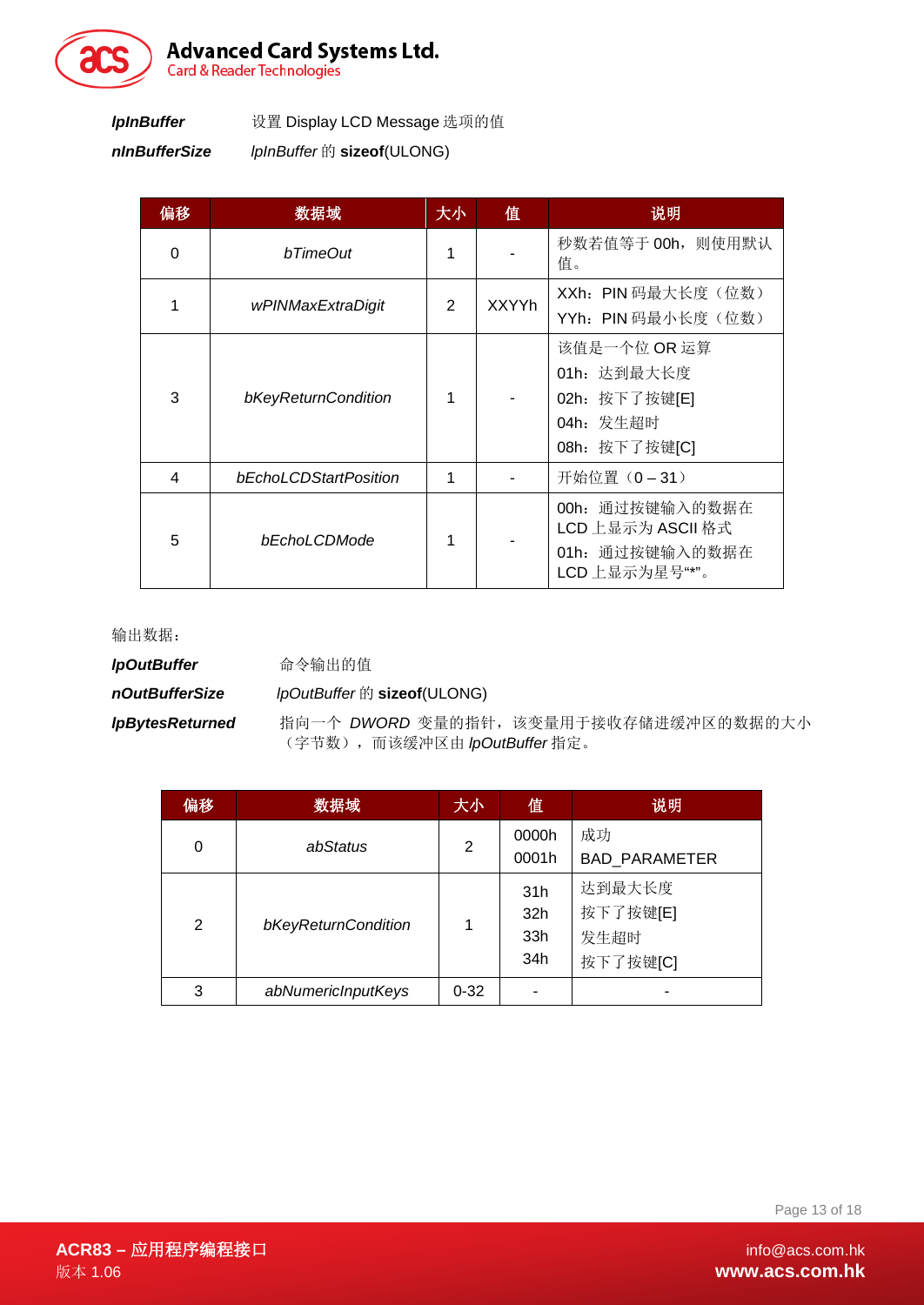

# <span id="page-13-0"></span>附录**A.** 设置 **bKeyReturnCondition**

| <b>bKeyReturnCondition</b> | OR 操作数 |
|----------------------------|--------|
| 若达到 PIN 码最大长度              | 0x01h  |
| 若按下 ACR83 设备的 KEY_E        | 0x02   |
| 若 ACR83 会话超时时间到            | 0x04h  |
| 若按下 ACR83 设备的 KEY_C        | 0x08h  |
| 若按下 ACR83 设备的 KEY_BACK     | 0x10h  |
| 若按下 ACR83 设备的 KEY FN       | 0x20h  |

注:将值设为对特定的 *OR* 操作数进行 *OR* 运算。

Page 14 of 18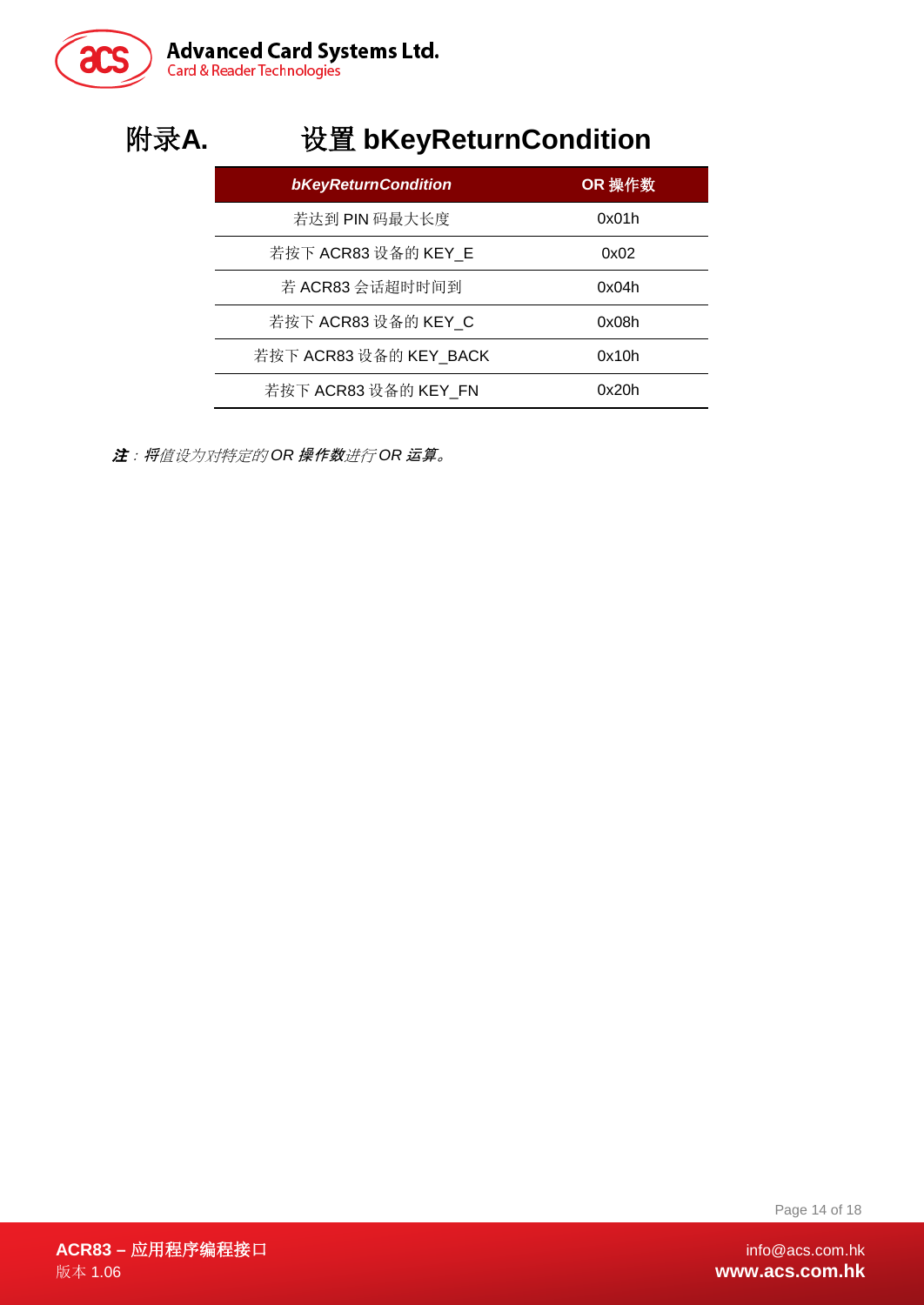

## <span id="page-14-0"></span>附录**B.** 响应错误代码

下表汇总了 ACR83 (CCID)可能返回的错误代码:

| 错误代码  | 状态                              |
|-------|---------------------------------|
| 0001h | <b>BAD PARAMETER</b>            |
| 0083h | SLOTERROR LCDCOMMANDERROR       |
| 0084h | SLOTERROR_WRONGCONFIRMPIN       |
| 0085h | SLOTERROR UNKNOWN LCD           |
| 0086h | SLOTERROR MAXPINSIZE EQUAL ZERO |
| 00EFh | SLOTERROR PIN CANCELLED         |
| 00F0h | SLOTERROR PIN TIMEOUT           |

Page 15 of 18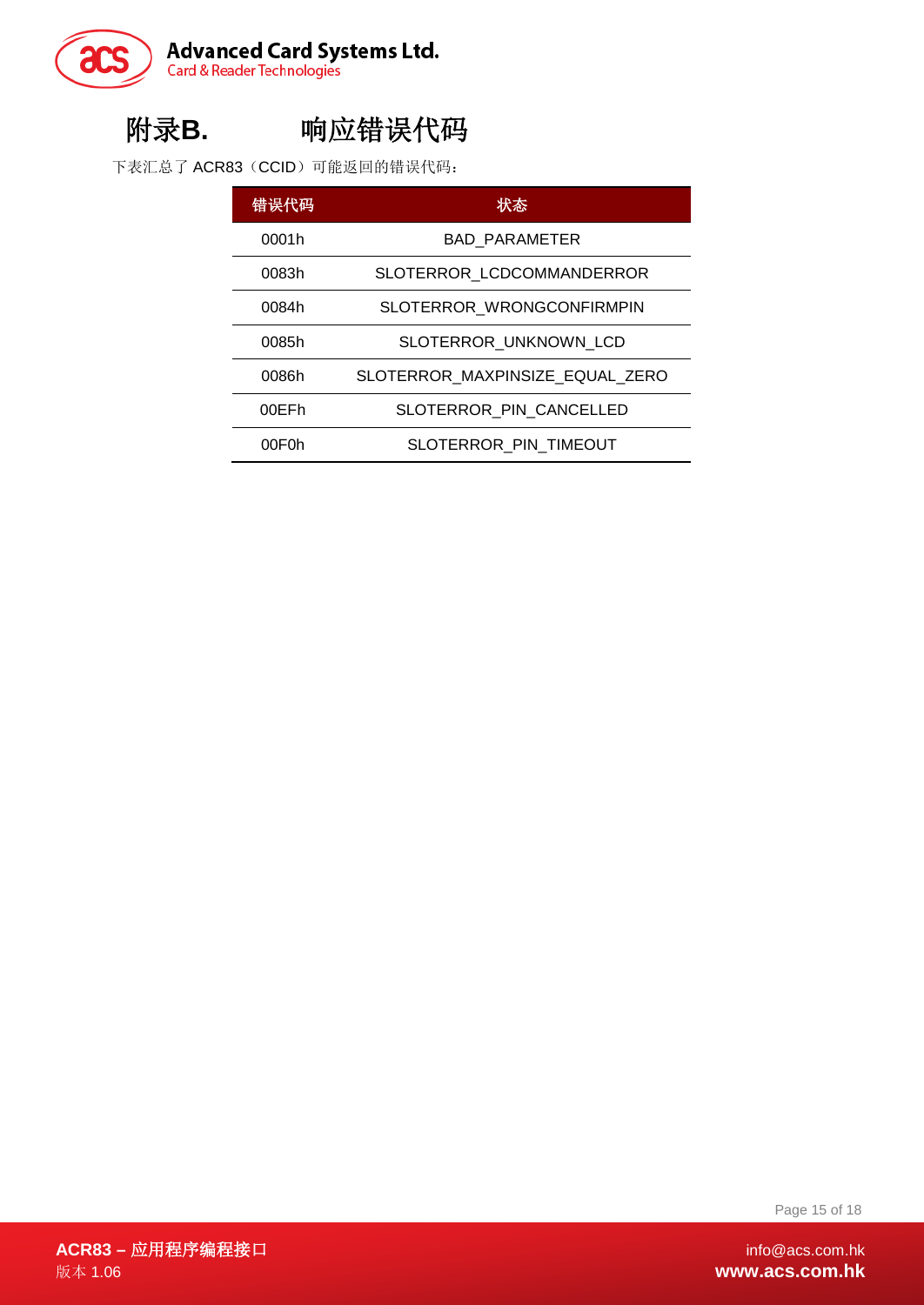

# <span id="page-15-0"></span>附录**C. bmFormatStrings** 说明

| 位号             | 说明                                                                                    |
|----------------|---------------------------------------------------------------------------------------|
| Bit 7          | 系统单位的类型指示符<br>若为 Oh: 系统的单位是比特 (Bit)<br>若为 1h: 系统的单位是字节 (Byte)<br>该位可量化下一个参数(单位移动)     |
| Bit $6 - 3$    | 定义格式化后 PIN 在 APDU 命令中的位置(相对于 Lc 后的第一个数<br>据)。该位置基于系统单位的类型指示符来确定(最大值为1111,15<br>个系统单位) |
| Bit 2          | PIN 对齐的位掩码<br>若为 0h: 数据左对齐<br>若为 1h:数据右对齐                                             |
| <b>Bit 1-0</b> | PIN 格式类型<br>00h: 二进制<br>$01h$ : BCD<br>10h: ASCII                                     |

Page 16 of 18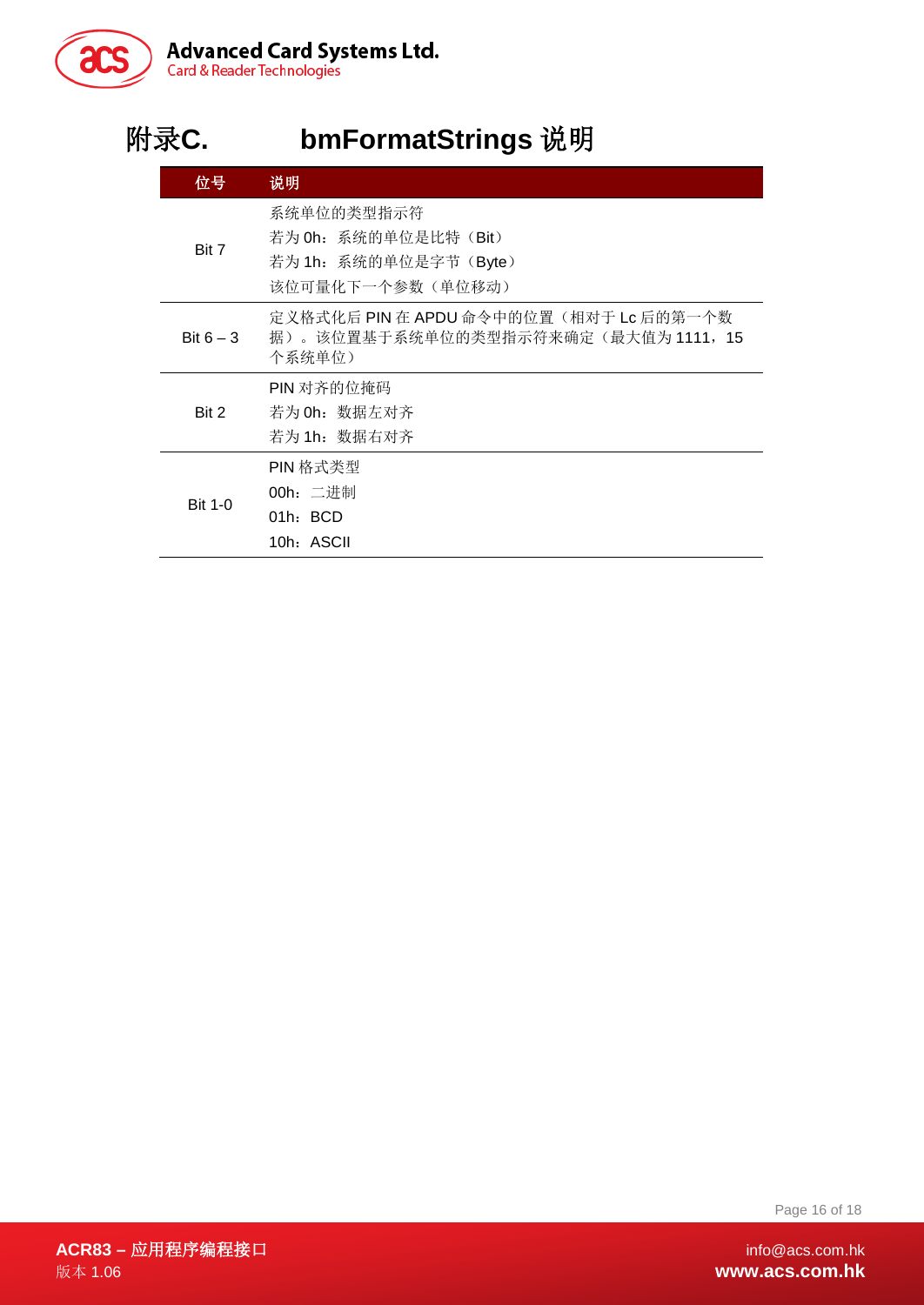

I.

# <span id="page-16-0"></span>附录**D. bmPINBlockString** 说明

| 位号          | 说明                                                                       |
|-------------|--------------------------------------------------------------------------|
| Bit 7 - 4   | 加入 APDU 命令的 PIN 长度的大小, 单位为比特。<br>(如果该值为 0,则<br>不在 APDU 命令中加入有效的 PIN 长度)。 |
| $Bit 3 - 0$ | PIN 长度信息:经过对齐和格式化后 PIN 数据块的大小,单位为字节                                      |

Page 17 of 18